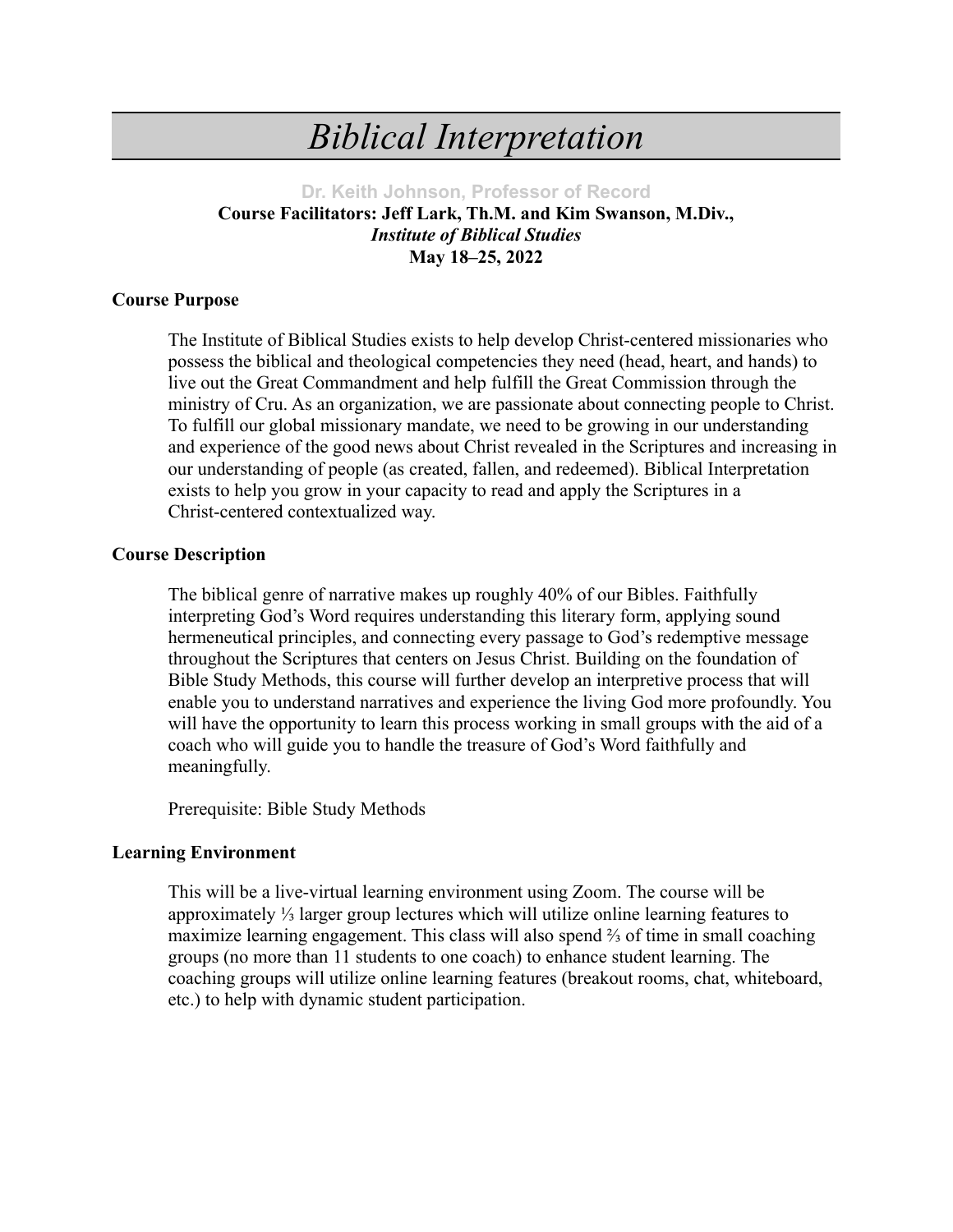## **Learning Outcomes**

Cognitive (Knowledge and Thinking Skills)

- 1. By focusing on narrative portions of Scripture, the students will discover tools that can help them better understand and apply the Old and New Testaments in a Christ-centered way.
- 2. Better understand the grand story of Scripture and why it is important that the students relate every passage to this larger story that culminates in the life and ministry of Jesus Christ.
- 3. The students will grow in their awareness of how culture shapes reading and application of Scripture as well as the importance of listening to believers in other cultural contexts to understand what God is saying to his people in his Word.
- 4. Students will better understand that all scripture is intended to form its readers in wisdom to be more like Christ through the power of the Holy Spirit.

Affective (Attitudes, Motivation, and Character)

- 1. See the Word of God as transformative in the life of a disciple growing as a disciple of Jesus who joyfully submits to the authority of God's Word.
- 2. Students will develop greater confidence and humility in their ability to understand and apply God's Word.
- 3. Students will be motivated to apply sound interpretive principles to their future reading, study, application, and teaching of Scripture in community and personally.

Behavioral (Personal and Ministry Skills)

- 1. Each student will begin to be changed by the formative intent of the scriptures through the power of the Holy Spirit.
- 2. The students will grow in their ability to ask good questions as they read, study, and apply the Scriptures.
- 3. Students will grow in their aptitude to read and apply the Scriptures in a Christ-centered way by discerning how Scripture exposes their brokenness/rebellion and points their hearts to find true life in Christ.

#### **Online Interaction Assessments**

Within the virtual coaching groups (no more than 11 students to one coach) the coach will evaluate the following:

- 1. **AIMs** The students will work through a process in class where they develop several statements of the AIM for both Luke 7:36–50 and 2 Samuel 9. Once the students develop the AIMs, the coach will provide immediate feedback evaluating the quality of their AIMs.
- 2. **Observations** The students will work in groups to produce a detailed observation chart that will be presented to the rest of the group and evaluated by the coach giving immediate feedback on their chart.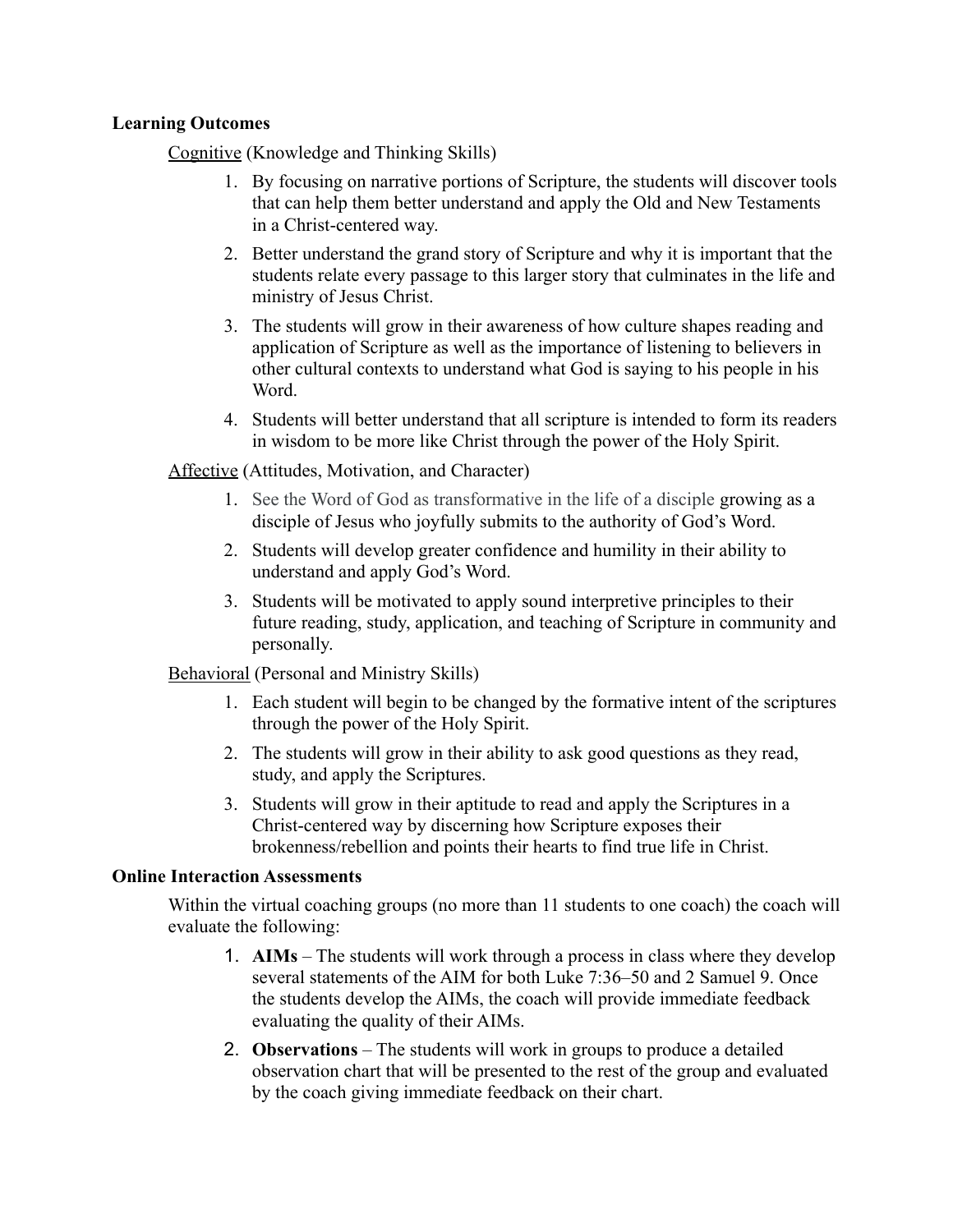3. **Responses** – The students will work through a process in class where they develop a contextualized response for themselves and their community for both Luke 7:26–50 and 2 Samuel 9. These contextualized responses will be presented to the group and evaluated with immediate feedback by the coach.

## **Required Texts**

- First Nations Version (NT only). InterVarsity Press, 2021. [ISBN 978-0830813599](https://www.amazon.com/First-Nations-Version-Indigenous-Translation/dp/0830813500/ref=tmm_pap_swatch_0?_encoding=UTF8&qid=1640018244&sr=8-1-spons) (Kindle version available)
- *NIV Biblical Theology Study Bible*: New International Version. Grand Rapids, MI, Zondervan, 2018. [ISBN - 978-0310450405](https://www.amazon.com/dp/0310450403/ref=cm_sw_em_r_mt_dp_ZBGV2RNG4GPYDCQXRYDR) (Available on Kindle or [Olive Tree Bible Software](https://www.olivetree.com/store/product.php?productid=42748))

# **Required Reading**

## Articles and Chapters

[Read Brown ch. 6 \(21pp\)](https://ibs.cru.org/index.php/download_file/view/1605/)

[Read Padilla "The Interpreted Word: Reflections on Contextual Hermeneutics" \(12pp\)](https://ibs.cru.org/index.php/download_file/view/1608/)

[Read Justo Gonzalez "Marginality" \(25pp\)](https://drive.google.com/file/d/1KACGYzoD90yeJwBit6PtLHDe4CUYJ9-K/view?usp=sharing)

[Read Olesberg "Curiosity" \(10pp\)](https://ibs.cru.org/index.php/download_file/view/1607/)

[Read Tverberg ch. 5 \(20pp\)](https://ibs.cru.org/index.php/download_file/view/1609/)

[Read Tan "Reading the Bible in Asian America" \(13pp\)](https://drive.google.com/file/d/1GwiUGSkcR6nAKc2azbllH0uCHk6-STi7/view?usp=sharing)

[Read Kurvilla "Christocentric View" Section 1 \(7pp\)](https://ibs.cru.org/index.php/download_file/view/1606/)

[Read Johnson "Hearing the Music of the Gospel" \(20pp\)](https://www.cru.org/content/dam/cru/train-and-grow/spiritual-growth/hearing-the-music-of-the-gospel.pdf)

Read chs. 4–5 in Georges and Baker - Ministering in Honor-Shame Cultures, Downers Grove: InterVarsity Press, 2016. [ISBN-978-0-8308-5146-1](https://www.amazon.com/Ministering-Honor-Shame-Cultures-Foundations-Essentials/dp/0830851461/ref=tmm_pap_swatch_0?_encoding=UTF8&qid=1640018207&sr=8-2) (Kindle version available) [We will only be reading three chapters from this book. But the entire book is immensely helpful to learn how to minister to those who come from an honor/shame context.]

#### Bible and Videos

Read Luke 4:14–9:50

Read 2 Samuel 1–10:19

Watch the following Bible Project Videos and take notes

[Literary Style](https://bibleproject.com/explore/video/literary-styles-bible/?utm_source=web_social_share&medium=shared_video)

[Ancient Jewish Meditation Literature](https://bibleproject.com/explore/video/bible-jewish-meditation-literature-h2r/?utm_source=web_social_share&medium=shared_video)

[The Gospel](https://bibleproject.com/explore/video/how-to-read-gospel/?utm_source=web_social_share&medium=shared_video)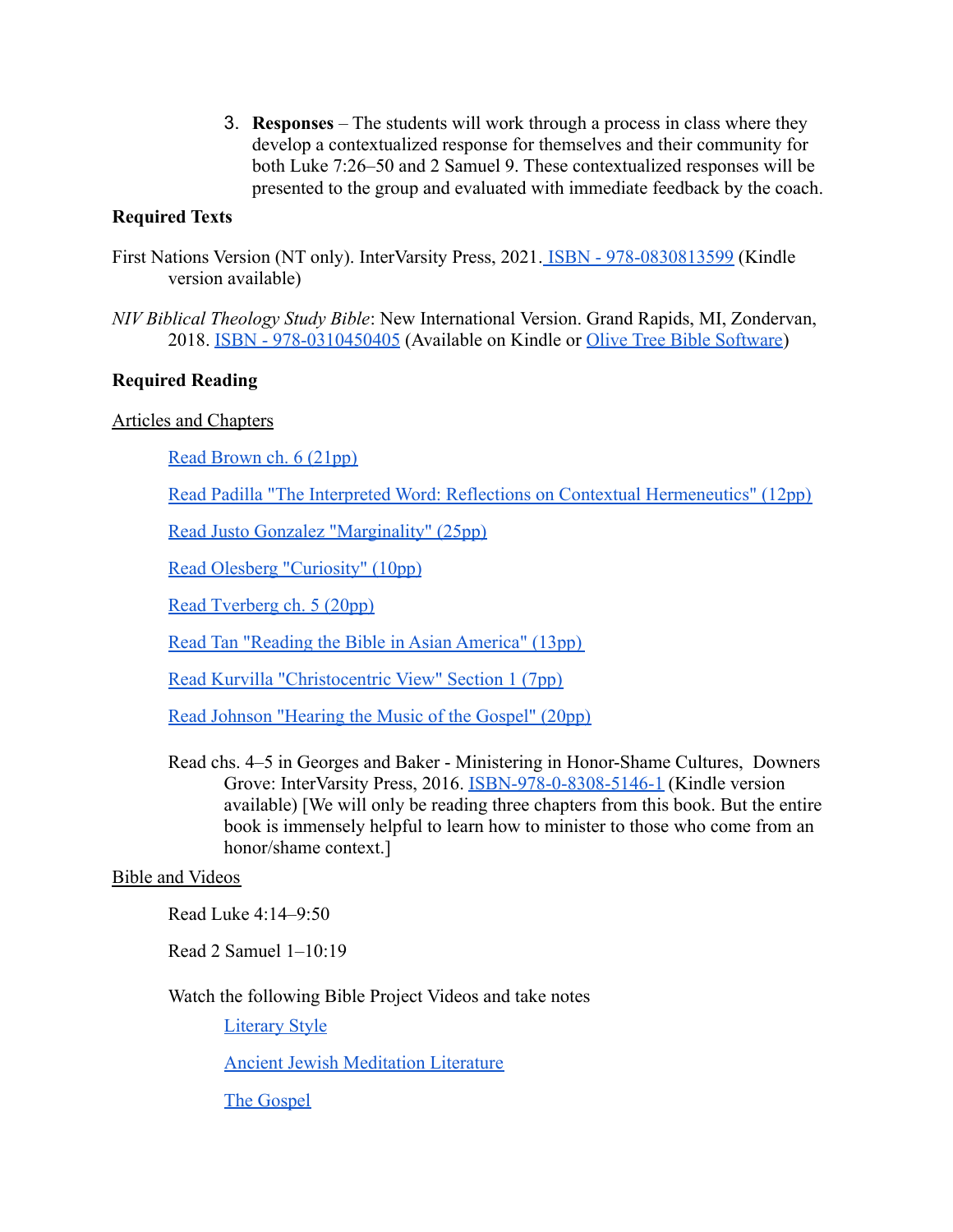[The Parables of Jesus](https://bibleproject.com/explore/video/how-to-read-the-bible-the-parables-of-jesus/?utm_source=web_social_share&medium=shared_video)

**[Poetry](https://bibleproject.com/explore/video/art-biblical-poetry/?utm_source=web_social_share&medium=shared_video)** 

[Poetic Metaphor](https://bibleproject.com/explore/video/metaphor-biblical-poetry/?utm_source=web_social_share&medium=shared_video)

[The Book of Psalms](https://bibleproject.com/explore/video/book-of-psalms/?utm_source=web_social_share&medium=shared_video)

[The Prophets](https://bibleproject.com/explore/video/the-prophets/?utm_source=web_social_share&medium=shared_video)

[Apocalyptic Literature](https://bibleproject.com/explore/video/apocalyptic-literature/?utm_source=web_social_share&medium=shared_video)

[Luke 7 Overview](https://bibleproject.com/explore/video/luke/?utm_source=web_social_share&medium=shared_video)

[1 Samuel](https://bibleproject.com/explore/video/1-samuel/?utm_source=web_social_share&medium=shared_video) and [2 Samuel](https://bibleproject.com/explore/video/2-samuel/?utm_source=web_social_share&medium=shared_video) Overviews

Watch all 9 [God's Big Picture Videos](https://www.godsbigpicture.co.uk/watch)

#### **Recommended Texts**

- Bartholomew Craig G. and Michael W. Goheen. *The Drama Of Scripture: Finding Our Place In The Biblical Story*. Grand Rapids: Baker. 2004.
- Doriani, Daniel M. *Getting the Message: A Plan for Interpreting and Applying the Bible*. Phillipsburg, N.J.: Presbyterian and Reformed Pub., 1996.

\_\_\_\_\_\_\_\_. *Putting the Truth to Work: The Theory and Practice of Biblical Application*. Phillipsburg, N.J.: Presbyterian and Reformed Pub., 2001.

- Duvall, J. Scott, and J. Daniel Hays. *Grasping God's Word: A Hands-On Approach to Reading, Interpreting, and Applying the Bible*. 3rd ed. Grand Rapids, MI: Zondervan Academic, 2012.
- Goldsworthy, Graeme. *Gospel-Centered Hermeneutics: Biblical-Theological Foundations and Principles*. Downers Grove: InterVarsity, 2006.

\_\_\_\_\_\_\_\_. *Preaching the Whole Bible as Christian Scripture.* Grand Rapids: William B. Eerdmans Publishing Company, 2000.

- Kostenberger, Andreas and Richard Patterson. *Invitation to Biblical Interpretation: Exploring the Hermeneutical Triad of History, Literature, and Theology.* Grand Rapids: Kregel, 2011.
- McCaulley, Esau. *Reading While Black: African American Biblical Interpretation as an Exercise in Hope*. Downers Grove, IL: IVP Academic, 2020.
- Roberts, Vaughan. *God's Big Picture: Tracing the story-line of the Bible.* Leicester, England: InterVarsity Press, 2002. ISBN-13: 978-0830853649
- Richards, E. Randolph. *Misreading Scripture with Western Eyes: Removing Cultural Blinders to Better Understand the Bible.* Downers Grover: Intervarsity, 2012.
- Osborne, Grant R. *The Hermeneutical Spiral: A Comprehensive Introduction to Biblical Interpretation.* Revised and Expanded. Downers Grove: IVP, 2006.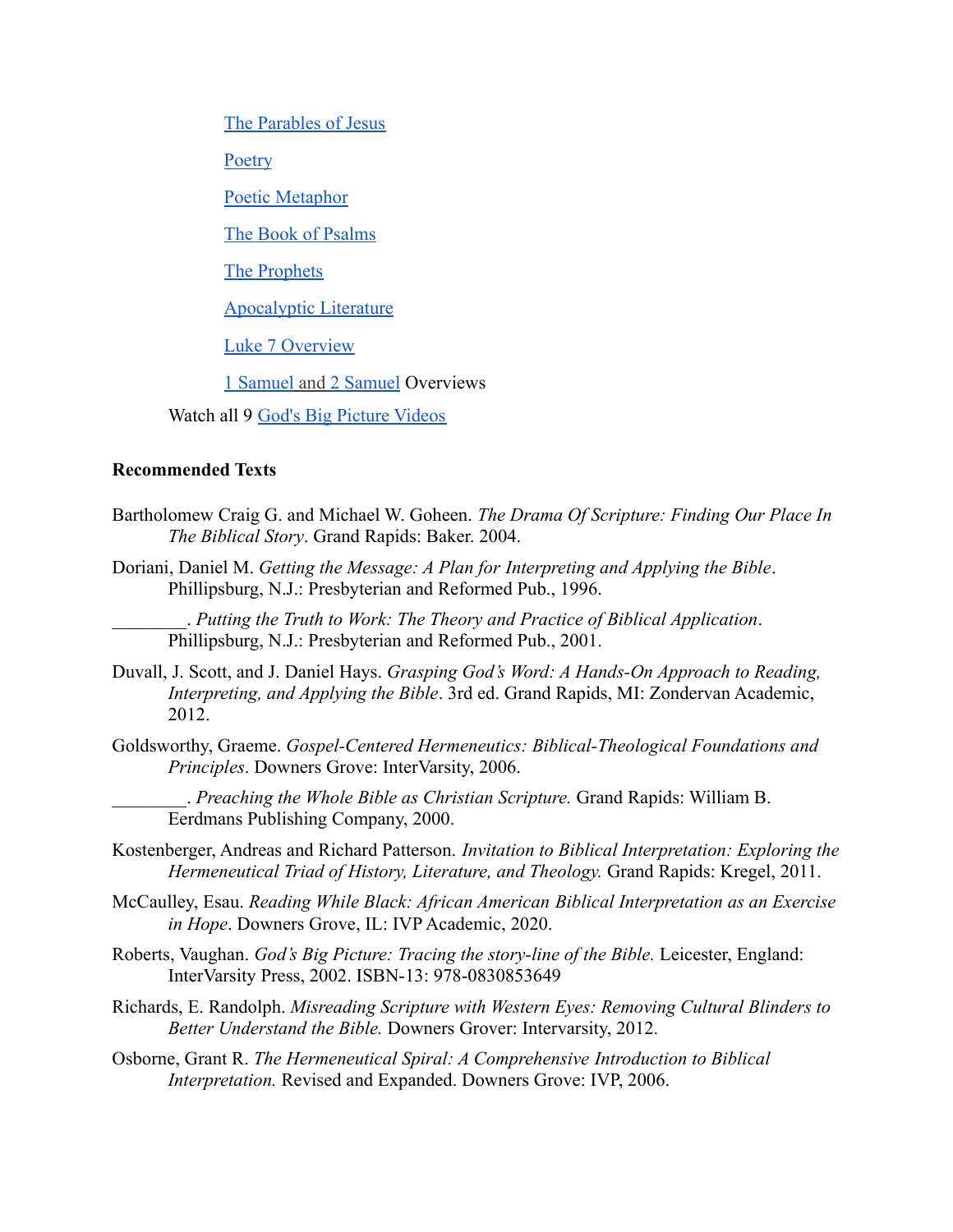*NIV Biblical Theology Study Bible*: New International Version. Grand Rapids, MI, USA: Zondervan, 2018

# **Learning Tasks:**

- 1. **Reading/watching**: You will engage with several chapters, articles, and videos that seek to give you a well-rounded perspective on biblical interpretation philosophy and methodology and an overview of various biblical genres and the redemptive storyline of scripture. Not all of the required readings will be discussed during the course, but each is required background material and needs to be completed before the first class. *You must complete at least 70% of the reading to pass the course.*
- 2. **Preparation for the First Class**: Before the first class you need to complete all required reading and videos. You will need to respond to the [reading guide](https://docs.google.com/document/d/1VsA0iuGPjdgF7PYVeYxFv28lxioVBiPgO_E0Stidr6U/edit?usp=sharing) for each reading included in the guide. Complete "Getting Acquainted [with the Passage for Luke 7.](https://docs.google.com/document/d/1bltKUpMf0Nx768pm10oJtSwOqicsfe8PbzBWHSh4V-M/edit)"
- 3. **Participate in a Coaching Group:** Much of the learning in this class will take place in a small group context. You will be assigned to a coaching group with 8–11 of your peers. You will have a chance to practice the skills you are learning under the watchful eye of a coach. These groups will happen online via Zoom. *You can only miss two coaching groups to pass the course.*
- 4. **Assignments**: You will complete six assignments which will give you the opportunity to practice the specific skills on which we focus that day. *Each assignment must be completed to pass the course.*
	- **i. OT and NT Context Assignments**: You will complete two assignments surveying four areas of context for your passage for an OT and NT passage: Reader's, Historical, Literary, and Redemptive. You will present your summarized work in paragraph form.
	- **iii. OT and NT Plot Assignments**: You will provide an outline of both the assigned OT and NT passages and then, in paragraph form, you will summarize the plot observations related to the outline of the passage. You will develop a few summary statements of the AIMs of the passage, noting the theological developments in the passage.
	- **iv. OT and NT Analysis Assignments**: We will consider how an OT and NT passage in both its characters and in God's actions relates to you and your community and what God is doing and will do in this chapter of his story. We will do so by reflecting on the various continuities and discontinuities that exist in both OT and NT passages and considering the formative intent of the passages. You will write a prayer reflecting how God is inviting you and your community to respond to the passages.
- 5. **Write an Exegetical Paper**: Your exegetical project is an essay you will write on one of the passages you have studied. (The passage you choose will be the passage you carry